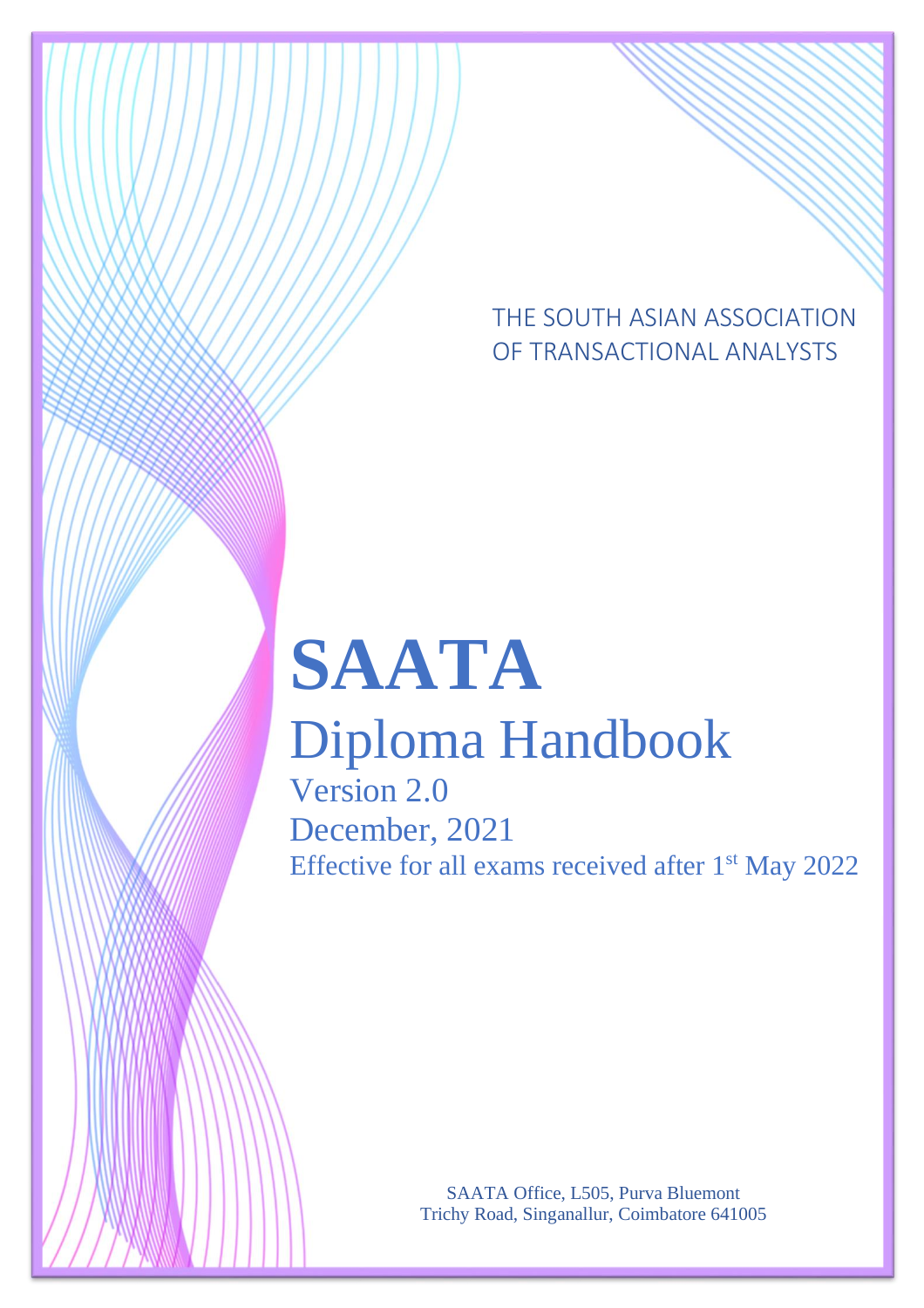# **SAATA Diploma Handbook V 2.0**

# Table of Contents

| 1.0                                                                 |                                                                         |  |  |  |
|---------------------------------------------------------------------|-------------------------------------------------------------------------|--|--|--|
| 2.0                                                                 |                                                                         |  |  |  |
| 3.0                                                                 |                                                                         |  |  |  |
| 4.0                                                                 |                                                                         |  |  |  |
| 5.0                                                                 |                                                                         |  |  |  |
| 6.0                                                                 |                                                                         |  |  |  |
| 7.0                                                                 |                                                                         |  |  |  |
| 8.0                                                                 |                                                                         |  |  |  |
| 9.0                                                                 |                                                                         |  |  |  |
|                                                                     |                                                                         |  |  |  |
|                                                                     |                                                                         |  |  |  |
|                                                                     |                                                                         |  |  |  |
|                                                                     |                                                                         |  |  |  |
|                                                                     |                                                                         |  |  |  |
|                                                                     |                                                                         |  |  |  |
| Appendix II : Application for Diploma in Transactional Analysis  13 |                                                                         |  |  |  |
|                                                                     | Appendix III : Supervisor's Endorsement for Diploma in Transactional    |  |  |  |
|                                                                     | Appendix IV : Scoring sheet of writing exam of Diploma in Transactional |  |  |  |
|                                                                     | Appendix V: Marks Sheet of Diploma in Transactional Analysis 18         |  |  |  |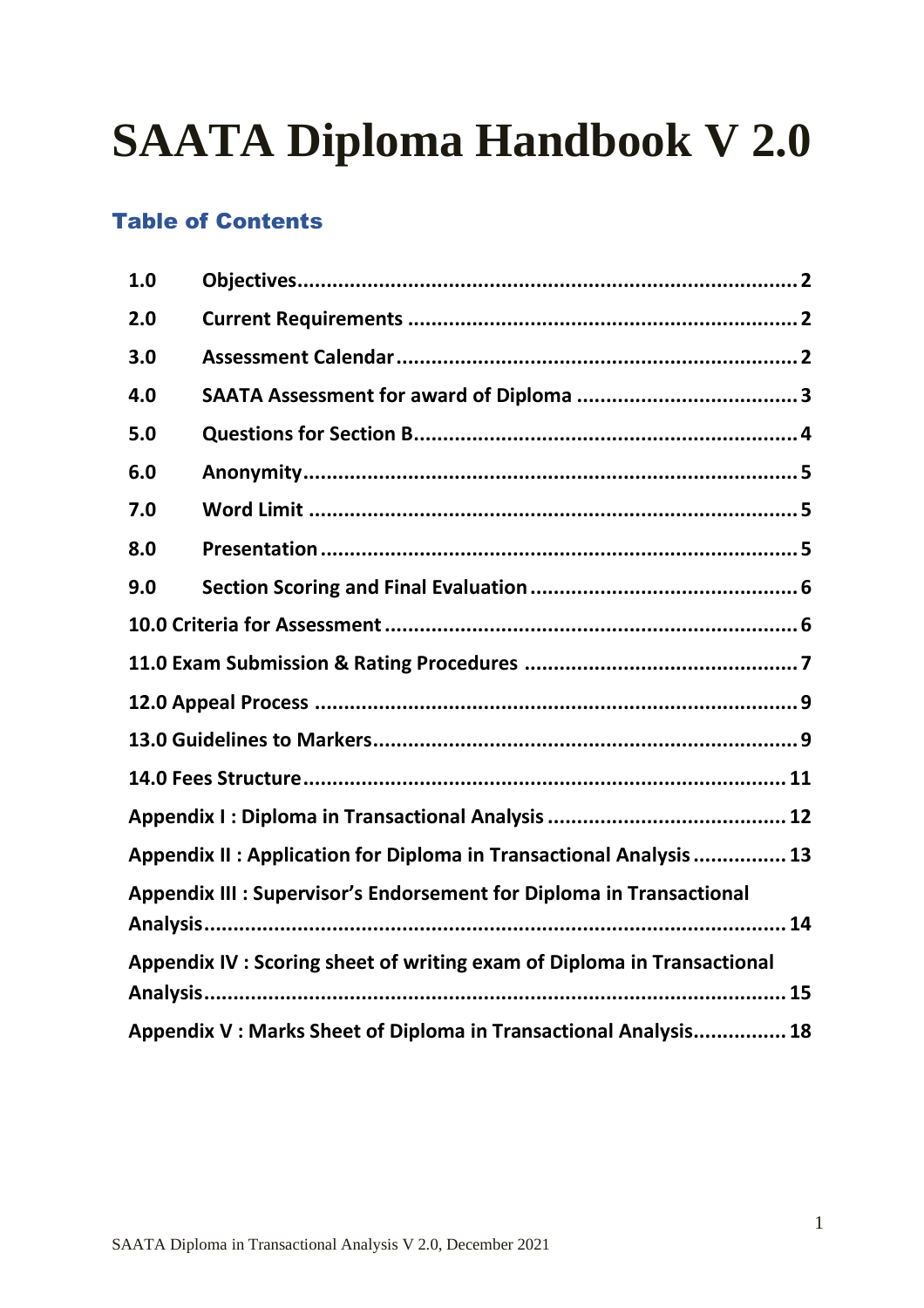- <span id="page-2-0"></span>1.0 Objectives
	- 1) To facilitate experiential learning and understanding of the core concepts of Transactional Analysis
	- 2) To encourage practical application towards self and interpersonal interactions
	- 3) To promote the individual's problem-solving skills and develop the ability to approach complex issues from a variety of perspectives
	- 4) To foster an attitude of professionalism, quality and integrity to the application of Transactional Analysis
	- 5) To develop the ability to select theoretical frameworks and apply them to practical situations
	- 6) To foster a commitment to ongoing study that includes latest developments
	- 7) To assist in the development of independent learning skills that enable approaching new issues and topics with confidence
	- 8) To facilitate an understanding of various fields of specialisation and boundaries within those fields, and the levels of certification
- <span id="page-2-1"></span>2.0 Current Requirements
	- 1) Training Hours: 120
	- 2) Additional hours\*: 80
	- 3) Total: 200 hours

\*Additional hours: Non-TA training sessions, supervision, exam-related supervision, presentations in training groups, and other learning stimulated during professional activities need to be logged clearly and signed off by the trainer.

<span id="page-2-2"></span>3.0 Assessment Calendar

Candidates can submit their exam throughout the year.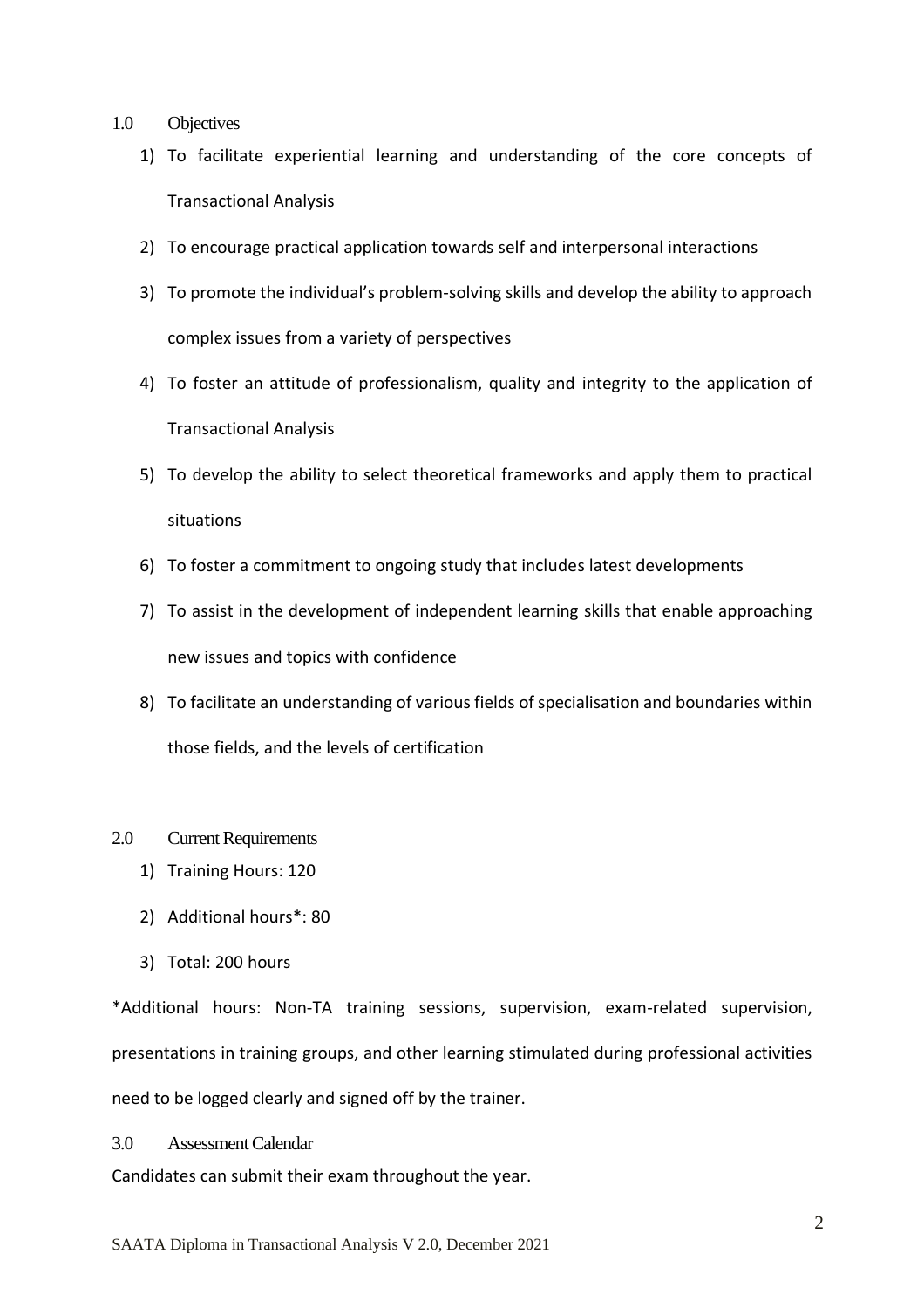Certified candidates will be awarded digital Diplomas at designated SAATA events.

<span id="page-3-0"></span>4.0 SAATA Assessment for award of Diploma

4.1 Purpose of Written Examination

To demonstrate that the candidate has a clear, integrated understanding of the core concepts

of Transactional Analysis theory as well as practice, and is able to apply them effectively and

ethically.

4.2 Overview of Written Examination The written examination consists of two sections.

4.3 Section A: Self-analysis To be followed by a report on the learning experience and personal development gained

during Transactional Analysis training.

The candidate is expected to:

- 1) Analyze himself/herself describing the personal and professional context relevant to the application of Transactional Analysis
- 2) Use Transactional Analysis ideas and concepts to describe personal growth and

change journey with examples – This section can include concepts without elaborating

on theory explanations

3) Demonstrate evidence of congruent change and share HOW this change came about

– What phenomenon or processes facilitated these shifts that you report?

- 4) Express independent opinions on personal values and ethics
- 5) Outline a roadmap to further the journey with Transactional Analysis.

4.4 Section B: Theory and Literature

The candidate is expected to answer **three** questions on Transactional Analysis theory and practice, from a set of **seven** questions. The written examination can be attempted in any language.

This is an opportunity for the candidate to demonstrate**:**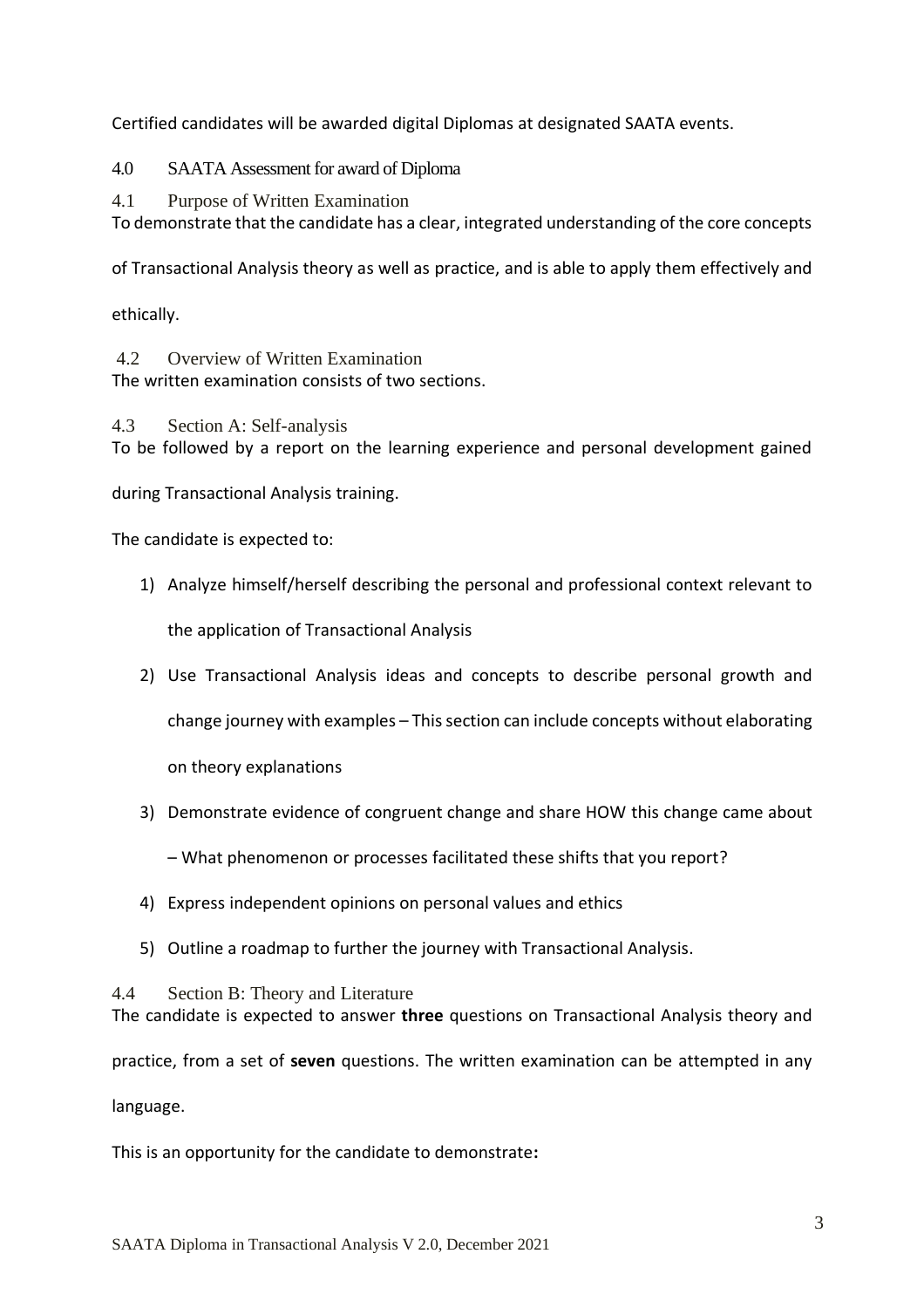- 1) Knowledge of Transactional Analysis theory and literature
- 2) Capacity to conceptualise the application of learning principles of Transactional Analysis theory
- 3) Justify choice of questions with ideas that demonstrate a wide range of TA concepts/models/frameworks as well as an in depth understanding of the theory and application

(The concepts should be referenced to the original authors, for example, ego states to be referenced to Berne, unless you are using different interpretation of another author.)

- 4) Demonstrate thorough understanding of the concepts by citing examples of their application.
- <span id="page-4-0"></span>5.0 Questions for Section B
	- 1) What Transactional Analysis model or concepts do you use to understand interpersonal relationships and communication? Explain with specific examples your evolution in the personal and/or professional context?
	- 2) What is the significance of contracting? How has the application of contracting enhanced your personal/professional life?
	- 3) Which Transactional Analysis concepts do you use to describe recurrent patterns? Describe with examples, the development of these patterns and how they can be changed.
	- 4) What Transactional Analysis model or concepts do you use to understand the intra-psychic process? Explain its influence on you?
	- 5) What Transactional Analysis concepts do you extend to understand some aspects of your personal and/or professional life? How has this understanding influenced your growth?
	- 6) What Transactional Analysis concepts have you used in motivating yourself or others? Illustrate with examples.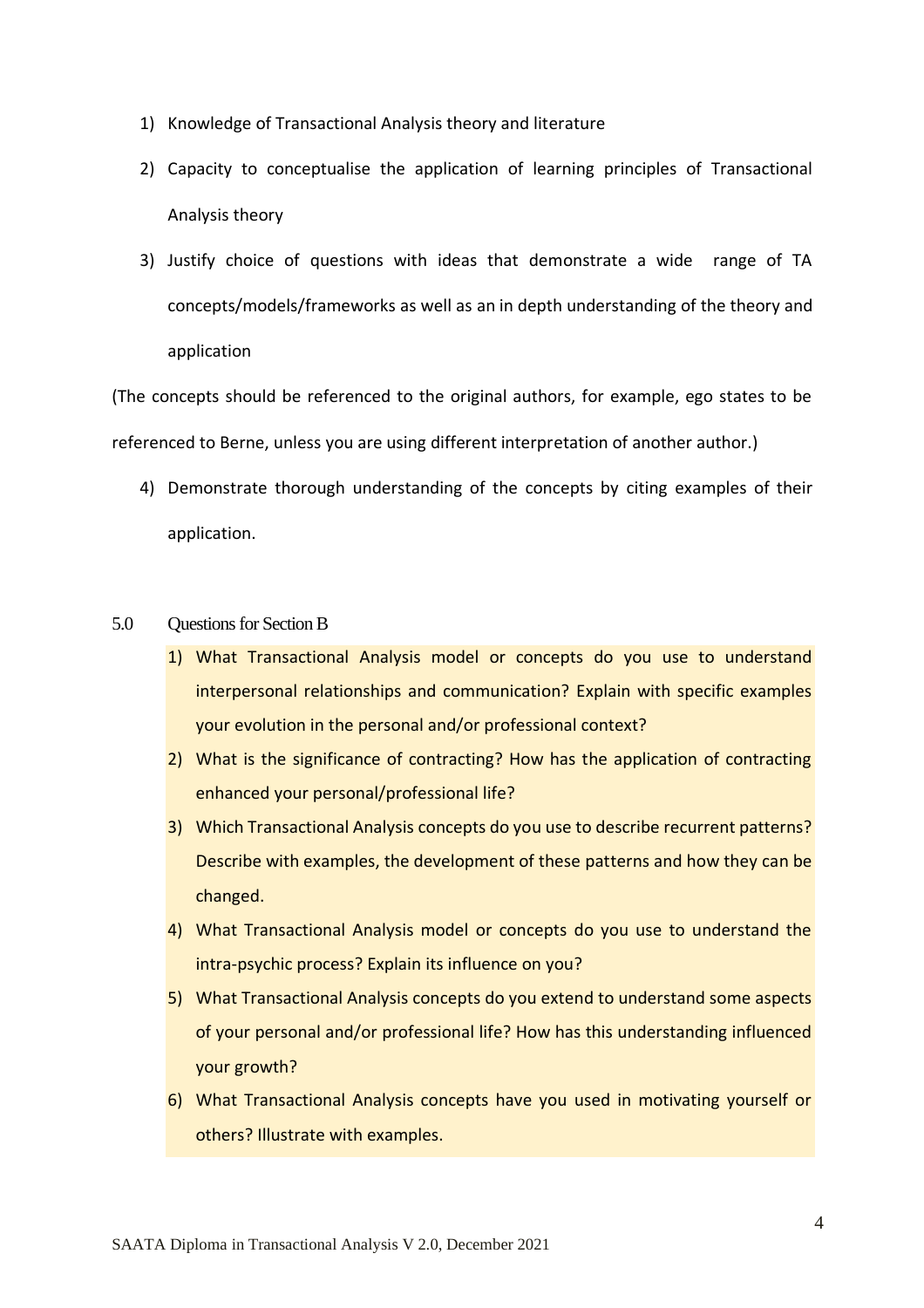# 7) What TA concepts would you employ to describe growth/change? Describe the growth/change you have undergone using these concepts.

#### <span id="page-5-0"></span>6.0 Anonymity

The written examination should be submitted anonymously.

There should be no indication that might allow the candidate/supervisor/trainer to be identified. This mandate is to protect the candidate.

If the candidate identifies the training institute/trainer in the written exam, the paper will automatically be returned to the candidate.

Additionally, the identity of any individual client or organisation used as examples to illustrate application must be disguised.

#### <span id="page-5-1"></span>7.0 Word Limit

The candidate is allowed a free rein of upto 6000–8,000 words.

As a guideline we recommend 1500–2000 words per question.

The word count should appear alongside the questions in the Table of Contents.

Total word count should also be tabulated at the bottom of the table. (Diagrams and

reference list are not to be included while calculating word count.)

#### <span id="page-5-2"></span>8.0 Presentation

The written examination should adhere to the following criteria:

- 1) Submitted in PDF format
- 2) Presented on A4 size paper
- 3) Double spaced throughout
- 4) Page numbered
- 5) Font Size 12, Font Type Calibri/Arial/Times New Roman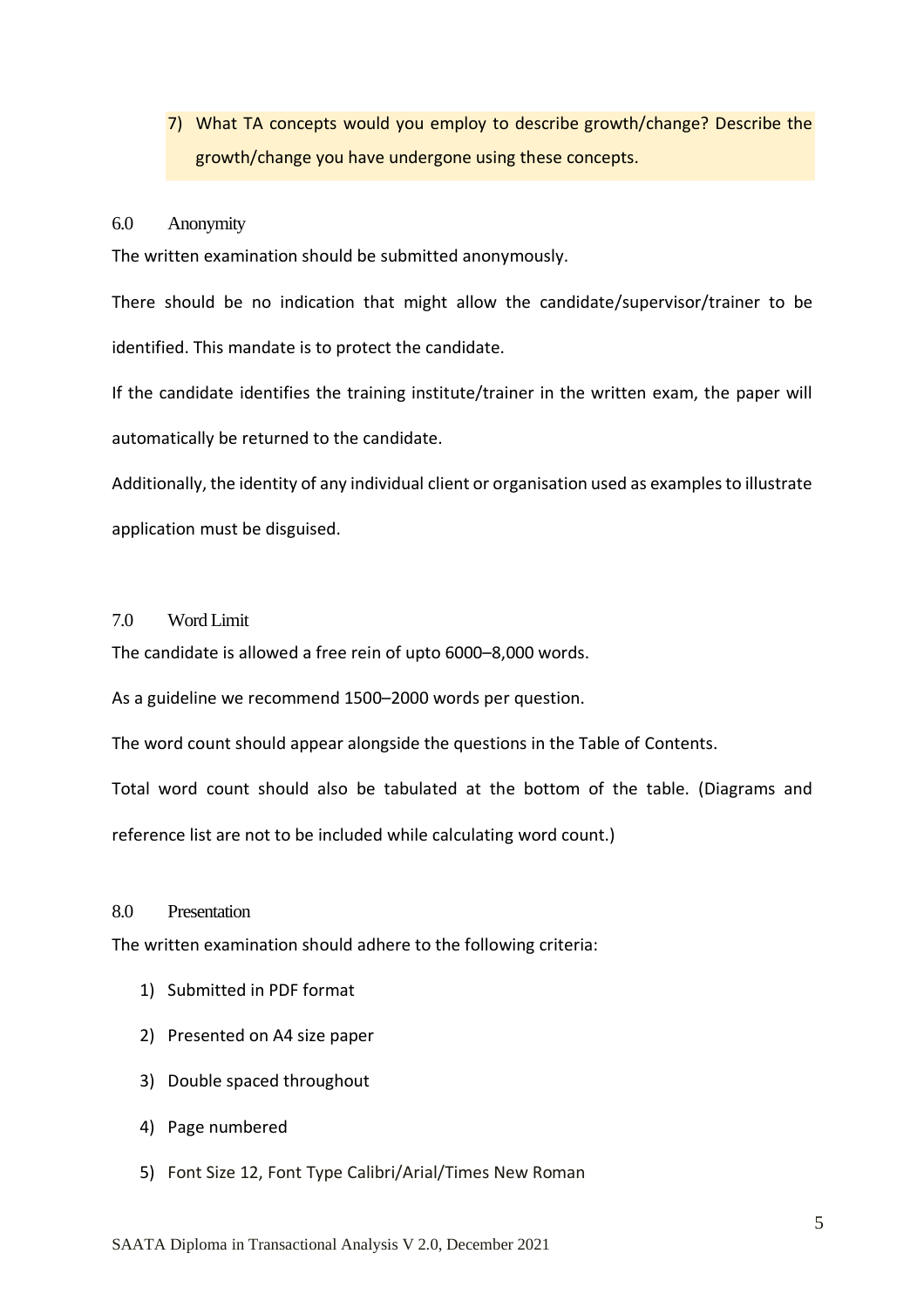- 6) Figures and Tables labelled
- 7) Table of Contents, List of Figures and Tables required
- 8) Referencing to follow APA style Papers without referencing do not qualify for evaluation.
- 9) Total word count and section-wise word count to be added alongside the Table of Contents.
- 10) If the word count exceeds the set limit, the exam will be sent back by the coordinator/marker - without initiating the evaluation process.

<span id="page-6-0"></span>9.0 Section Scoring and Final Evaluation The sections are weighted as follows:

Section A - 20%

Section B - 63%

General Criteria - 17%

Total final score **≥ 65%** is required in the Written Examination to be declared '**Pass'**.

<span id="page-6-1"></span>10.0 Criteria for Assessment

- 1) Awareness of a broad range of concepts
- 2) Recognition of the significance of concepts
- 3) Change evidenced by reported behaviours
- 4) Competence in application of theory
- 5) Coherence and organisation of material
- 6) Ethical position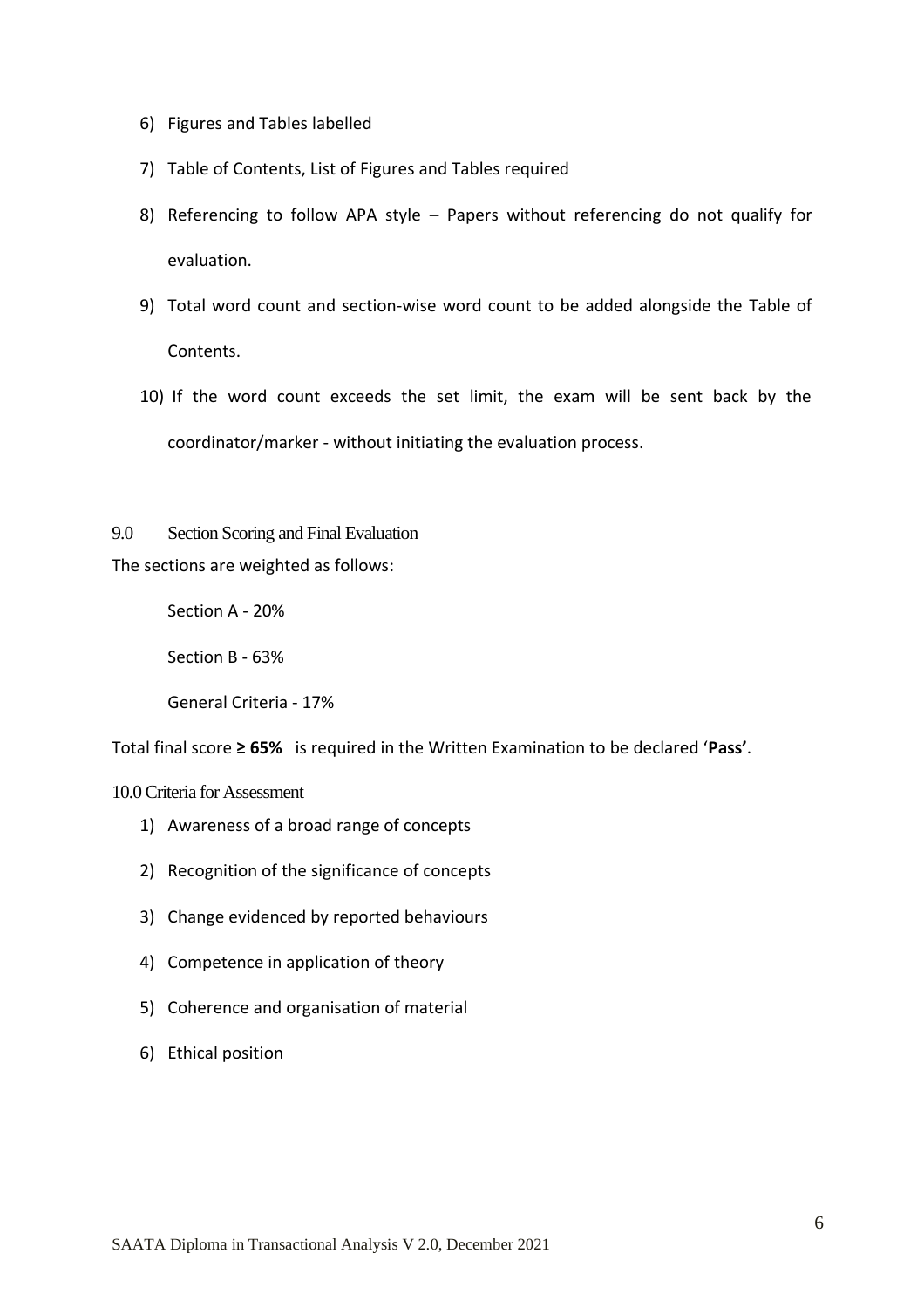<span id="page-7-0"></span>11.0 Exam Submission & Rating Procedures

- 1) Evaluation is carried out by the candidate's primary supervisor, in the form of an appraisal to ensure that the written examination is in accordance with the appropriate format and of required standard
- 2) If the paper meets the passing standard, the candidate sends scanned copies of the following documents, via email to the SAATA exam coordinator at [exams@saata.org](mailto:exams@saata.org)
	- a. Appendix II, Application Form.
	- b. Appendix III, Endorsement by the supervisor that the required hours and other criteria are met. The form has training and additional hours that is approved and signed by the supervisor. PSD assumes the validity of the hours that are reviewed and approved by their trainer. The supervisor holds the responsibility to check if the exam meets the guidelines on formatting, word count, anonymity and referencing (as per APA standards for both in-text and Reference list)
	- c. Proof of current and continuous SAATA membership for at least one and a half years
- 3) If the requirements are met, the candidate pays the exam fee via [a payment link.](#page-11-0) This would be a consolidated amount, which includes the Application fee and the Examiner's fee. **Direct bank transfers to SAATA account is not considered valid payment.**
- 4) The candidate sends a soft copy (pdf) of the written examination to the SAATA exam coordinator [\(exams@saata.org\)](mailto:exams@saata.org) who then forwards it to the examiner/marker (The primary supervisor will not be involved in this process).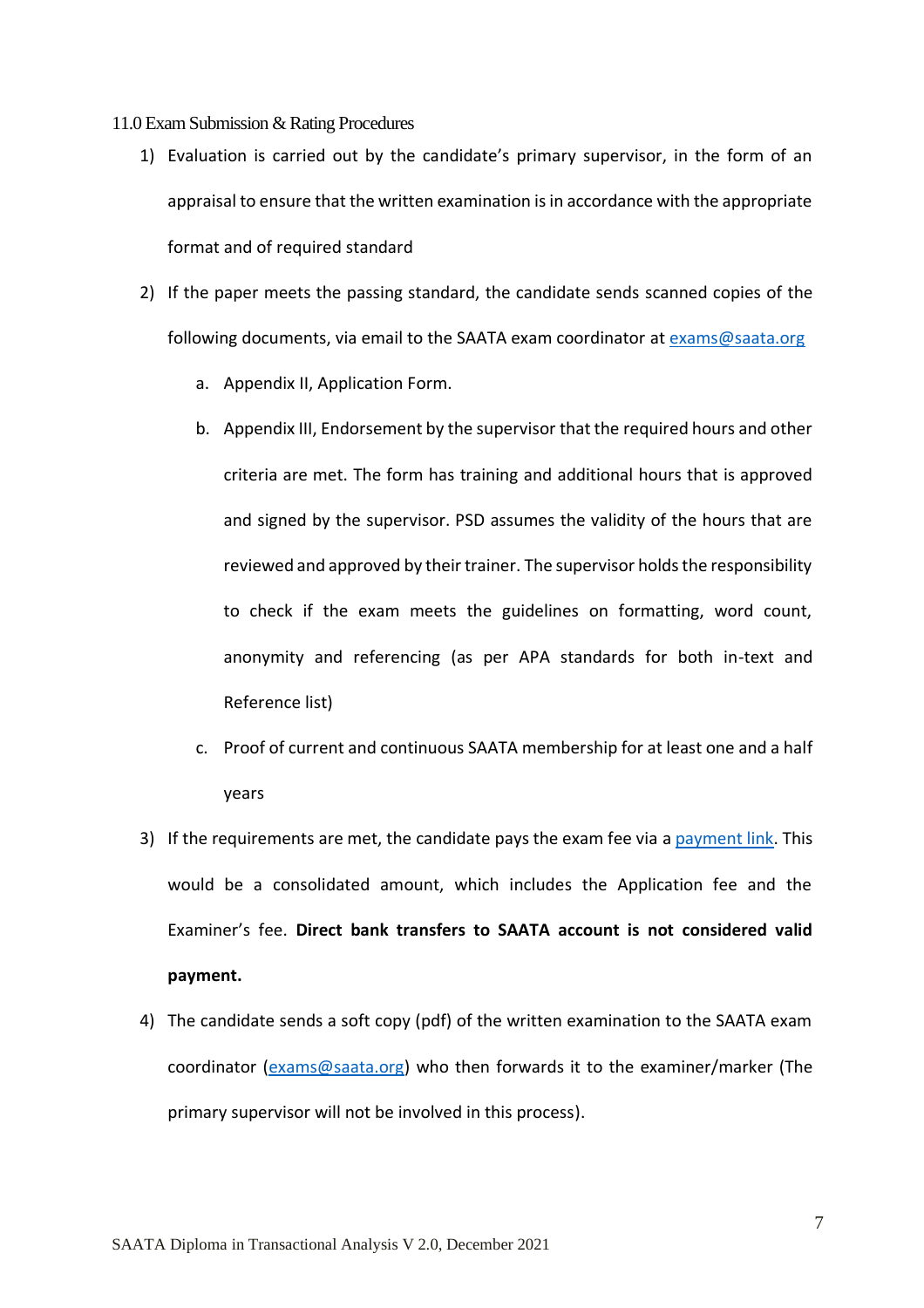- 5) The exam will not be forwarded to the marker if word count, formatting and references are not as per the APA style guide.
- 6) The examiner marks the written examination based on the criteria specified and the detailed rubric provided (Appendix IV). The Consolidated Mark Statement (Appendix V) and feedback are e-mailed to the SAATA exam coordinator.
- 7) If the examination is cleared, the SAATA exam coordinator sends the feedback to the candidate, who will then be awarded the Diploma by SAATA.
- 8) The identity of the examinee is kept anonymous. The marks and feedback document will state the examiner's information. Any challenge to the result has to go through the appeal process through SAATA PSD. The markers hold no obligation to respond or communicate with the candidate/candidate's trainer/supervisor.
- 9) SAATA awards digital Diploma Certificates. Certificates are distributed twice a year, in January and June.
- 10) If the examination has been deferred, the exam coordinator sends the exam to the second marker automatically. The second marker is not informed about the deferral.
	- I. Only if the second marker passes the exam is he informed that it was a deferral. The exam coordinator then connects the first and second markers through email for them to discuss the result.
	- II. If the two markers come to an agreement regarding the result, then the joint evaluation and feedback are sent to the exam coordinator, who then forwards it to the candidate.
	- III. If they do not agree on the result, the exam coordinator sends the exam to a third marker to evaluate - this evaluation will be final. This third and final evaluation result will then be sent to the candidate by the exam coordinator.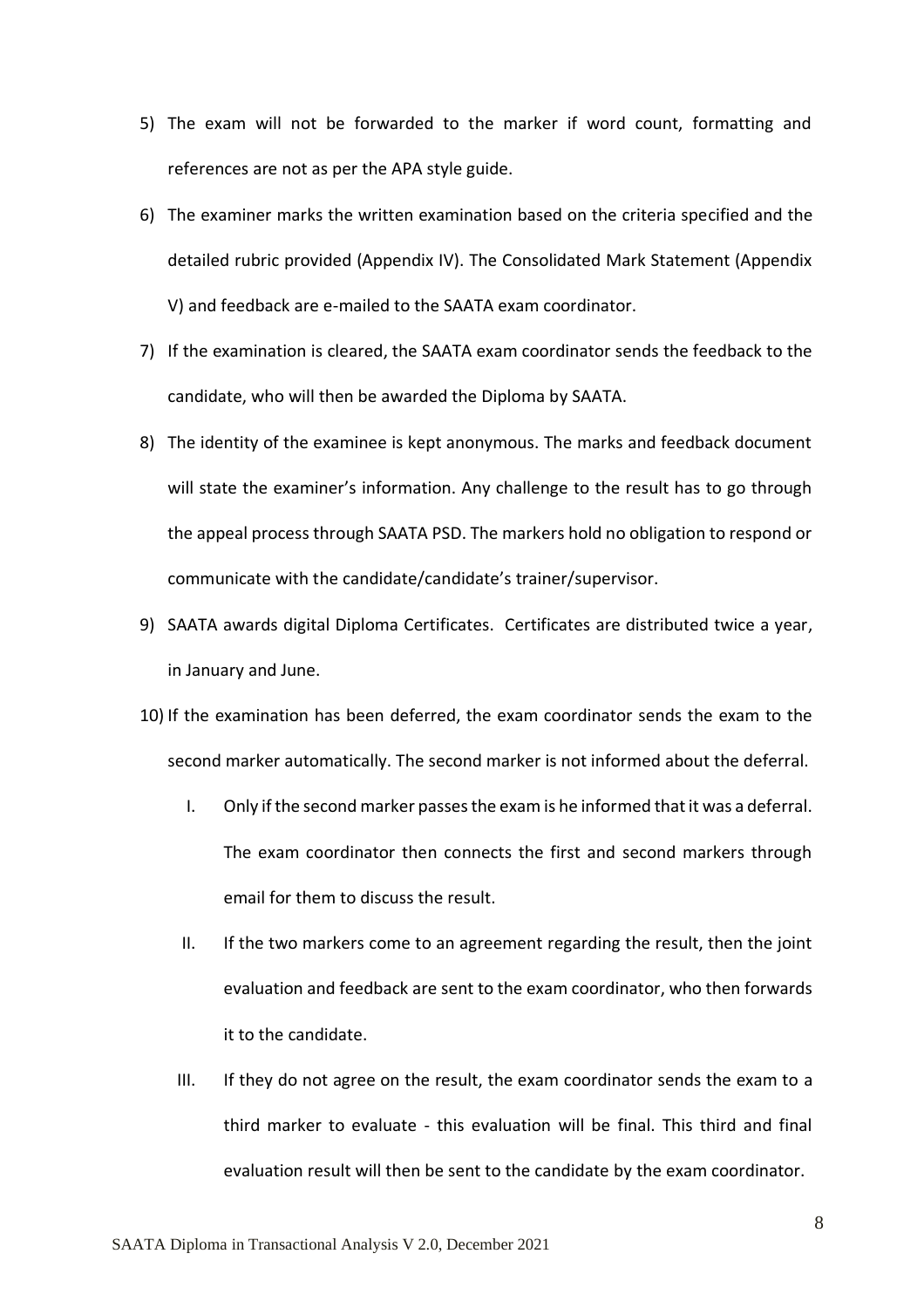11) In case of a deferral, the candidate may apply for a revaluation along with the relevant fee. After revaluation, the examiner sends the evaluation and feedback as per the procedure outlined in points 7–10.

#### <span id="page-9-0"></span>12.0 Appeal Process

The candidate can write to SAATA PSD with the appeal request at [exams@saata.org.](mailto:exams@saata.org) The request will be reviewed by the PSD and appropriate action will be decided.

#### <span id="page-9-1"></span>13.0 Guidelines to Markers

The main function of this section is to give the written examination markers a fixed framework of consistent criteria to abide by during evaluation. The following recommendations are formulated based on previous experience and industry best practices:

- 1) For marking on ethics criteria, the candidate needs to demonstrate thinking from a personal value-based point of view. No explicit mention or knowledge of ethics is required.
- 2) The candidate will have invested heavily on himself/herself in the written exam which the marker should respect, irrespective of the outcome.
- 3) While framing comments the marker should hold themselves to high standards of empathy and sensitivity, while exercising restraint and respect. Comments should highlight specific areas of strength and weakness in the candidate.
- 4) The written examination evaluation should not include any diagnosis of the candidate. Evaluation is an educational, not a psychotherapeutic process. The marker should avoid unqualified critical statements and unsubstantiated value judgments. Such words as 'insufficient' or 'adequate' do not carry enough information to give the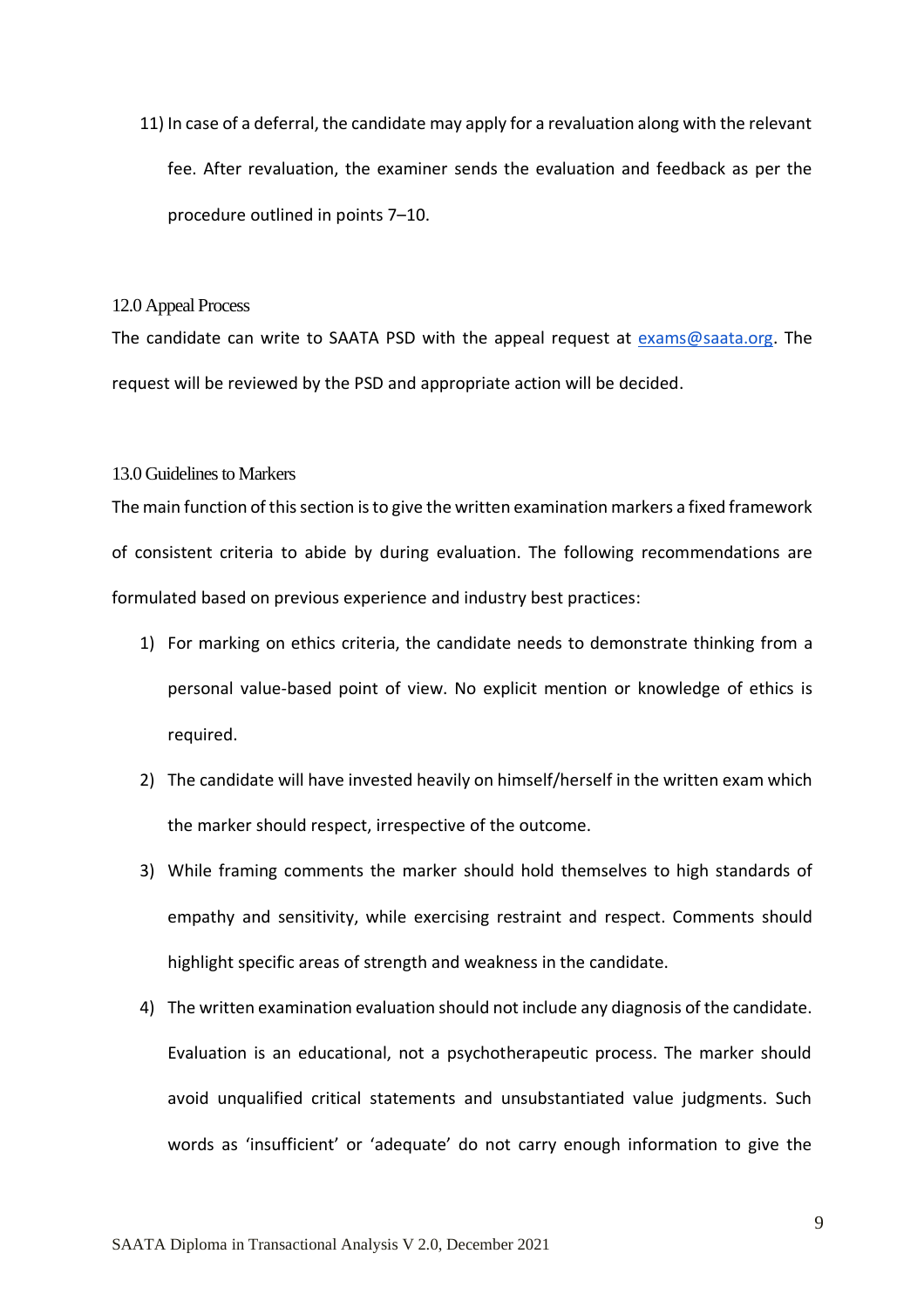candidate proper guidance to future progress. Remarks should specifically address the criteria of the scoring scale.

- 5) The written examination evaluation should include positive strokes. If there is something that is unsatisfactory or if information is missing, the comments should be specific about what is expected, so that the candidate may learn something useful. The marker should address the candidate directly, making the evaluation a respectful I'm OK - you're OK process.
- 6) Limit the feedback to three pages; make use of the numerical scoring scale and the guidelines provided in this manual.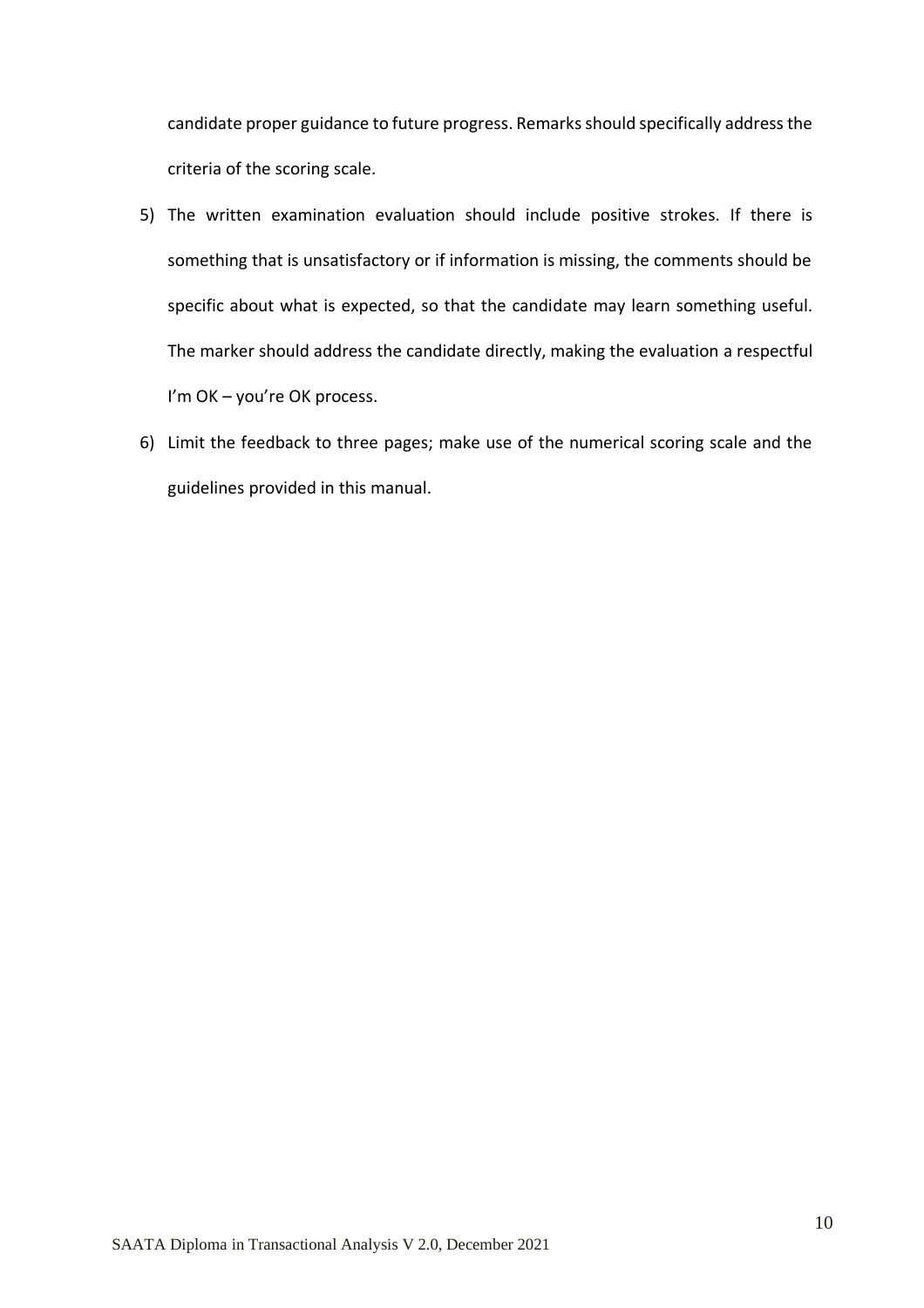#### <span id="page-11-0"></span>14.0 Fees Structure

|                                                                               | <b>Application Fee</b> | Examiner's fee | Total           |
|-------------------------------------------------------------------------------|------------------------|----------------|-----------------|
| Written Examination                                                           | Rs.1000                | Rs. 3000       | <b>Rs. 4000</b> |
| Re-submission with<br>minor changes/<br>clarification required<br>by examiner | Rs. 200                | Rs. 3000       | <b>Rs. 3200</b> |
| Re-valuation                                                                  | Rs.1000                | Rs. 3000       | <b>Rs. 4000</b> |

Fees payment

The total fees is paid through online payment link: [https://saata](https://saata-trust.stores.instamojo.com/product/3025376/saata-diploma-2022-fees/)[trust.stores.instamojo.com/product/3025376/saata-diploma-2022-fees/](https://saata-trust.stores.instamojo.com/product/3025376/saata-diploma-2022-fees/)

**Note: Fees paid through direct bank transfers or any other mode is not considered as valid payment and no refund will be entertained.**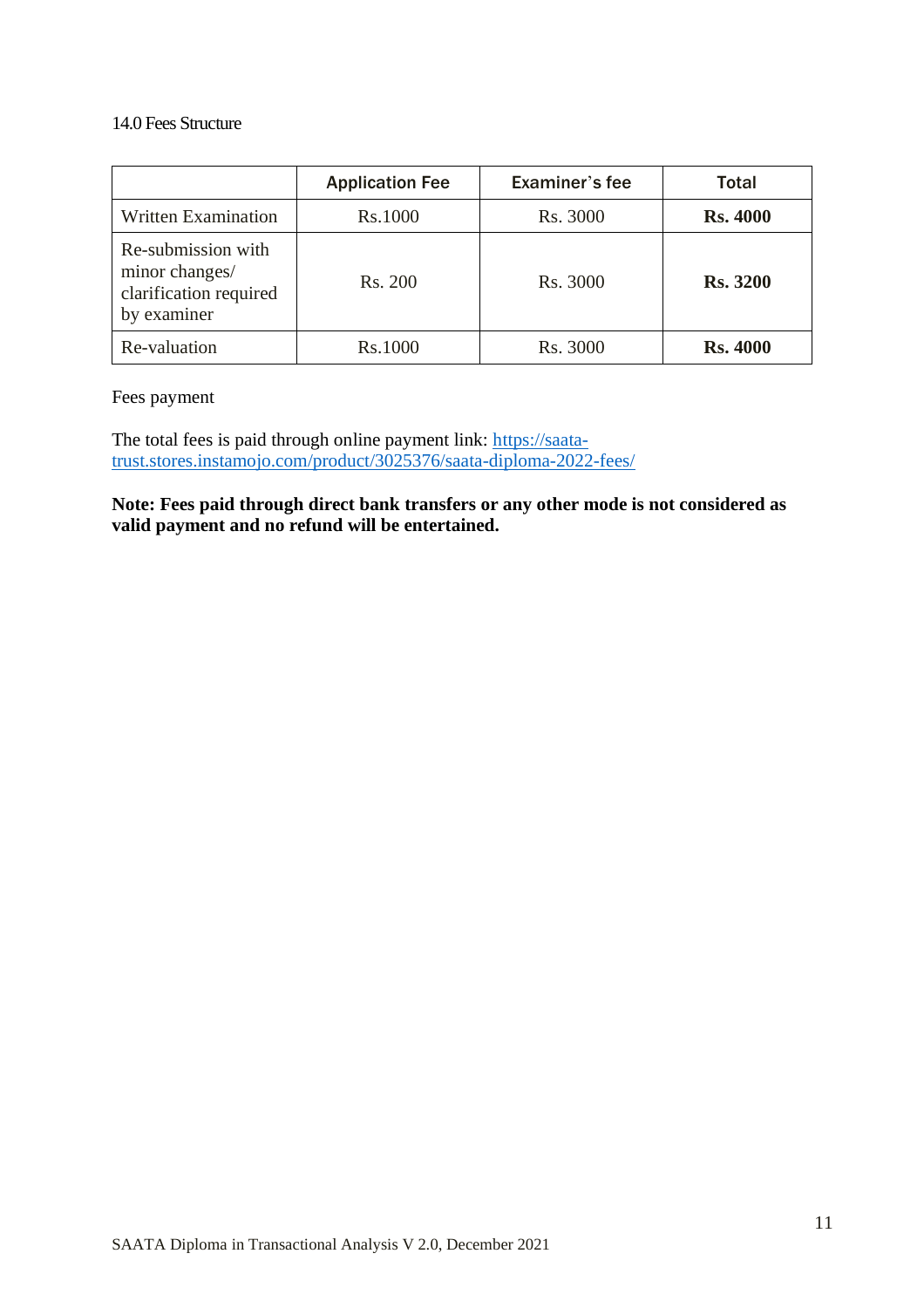#### <span id="page-12-0"></span>Appendix I : Diploma in Transactional Analysis

#### History and Overview:

- About Eric Berne
- Development of Transactional Analysis
- Philosophical principles
- Transactional Analysis Organisations
- Fields of specialisation in Transactional Analysis
- Ethics
- Autonomy
- Contracting

#### Structural Analysis

- Ego states Structural & functional models diagnosis
- Psychic Energy & Cathexis, Executive Self & Real Self
- Boundary problems structural  $&$  functional

#### Transactional Analysis Proper

- Transactions
	- Strokes
	- Time structuring
	- Passivity; Symbiosis; Discounting

#### Game and Racket Analysis

- Game Analysis
- Racket Analysis

#### Script Analysis

- Life Positions
- Script –definitions, formation, script matrix
- Script Analysis
- Drivers, Process script

#### Child Development

- Pamela Levin
- Jacqui Schiff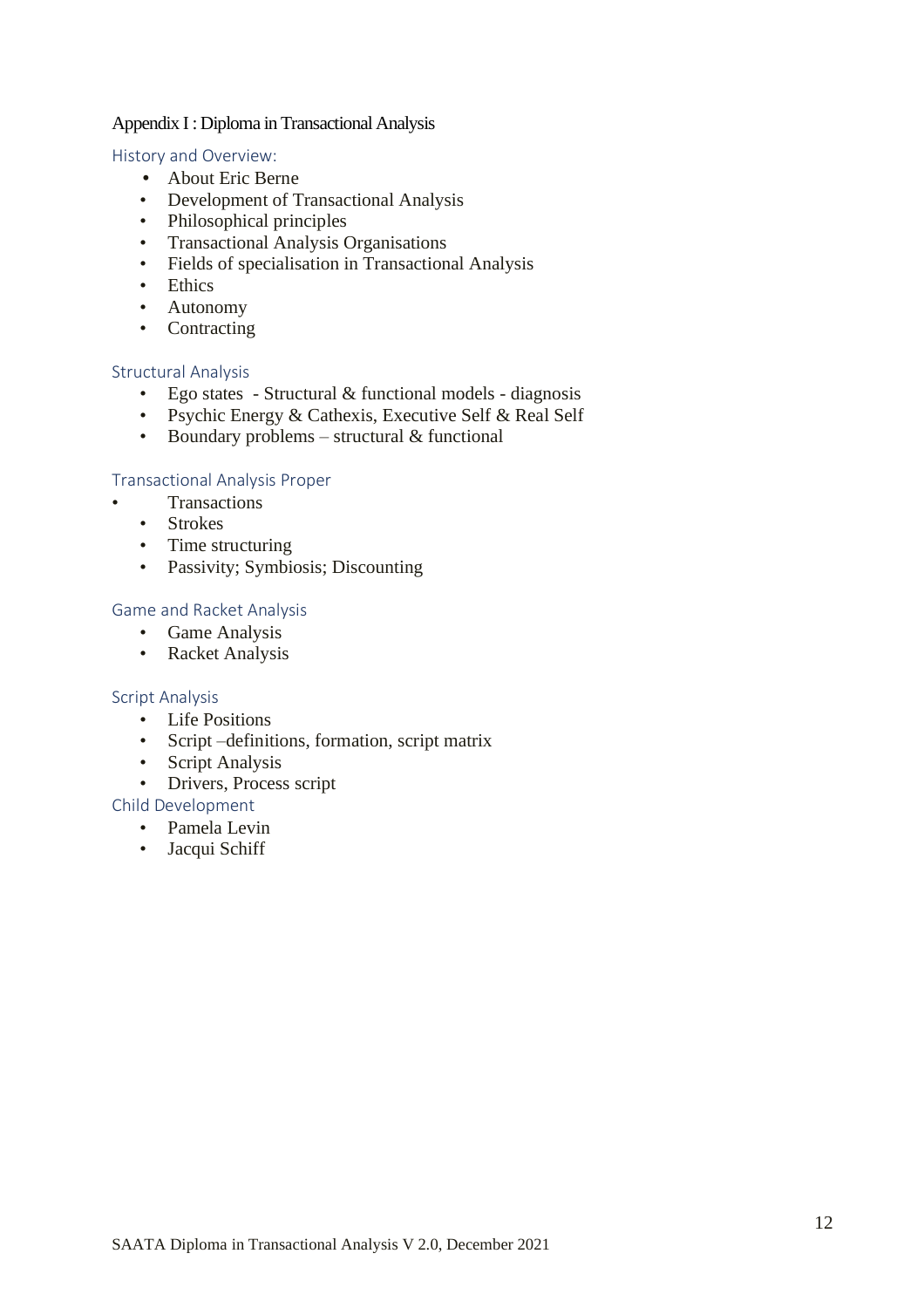#### <span id="page-13-0"></span>Appendix II : Application for Diploma in Transactional Analysis

Date:

To, Professional Standards Division, South Asian Association of Transactional Analysts SAATA Office, L505, Purva Bluemont Trichy Road, Singanallur, Coimbatore 641005

#### **Subject: Diploma in Transactional Analysis Examination**

I have completed all the requirements for the examination towards award of the Diploma in Transactional Analysis. Please record my readiness to have my examination graded.

#### **Enclosed please find**

• online payment of Rs. 4000/- acknowledgement (please use the payment link provided in the fee structure. Any other mode of payment is not valid).

endorsement by the primary supervisor (Appendix III).

• proof of current and continuous SAATA membership for at least 18 months. Please provide the membership id (you can login to the website and find your membership id).

#### **Language of examination:**

| Candidate's Name | Candidate's Signature |
|------------------|-----------------------|
| Address          |                       |
| Email id         | Telephone No          |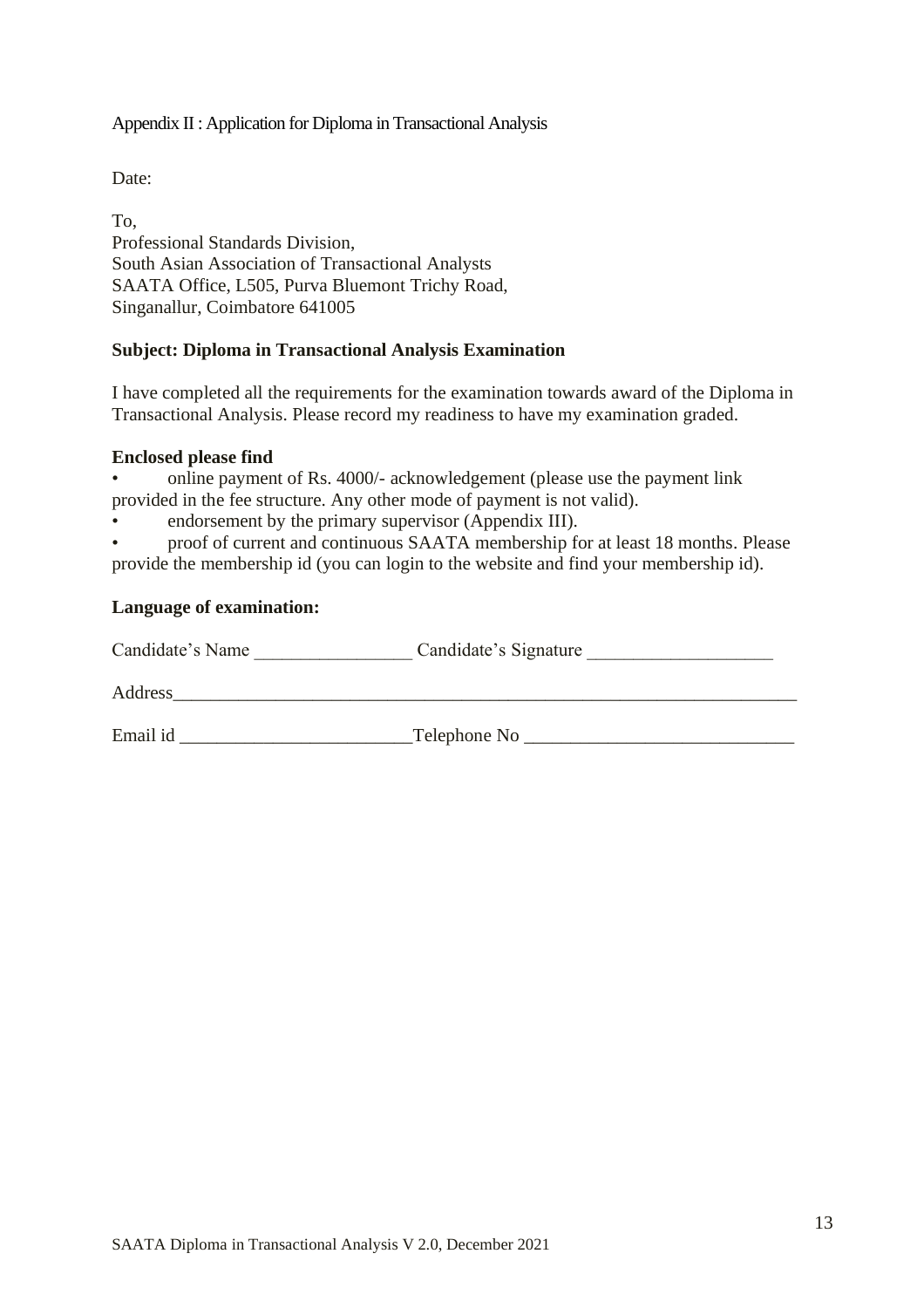<span id="page-14-0"></span>Appendix III : Supervisor's Endorsement for Diploma in Transactional Analysis

Date:

To, Professional Standards Division, South Asian Association of Transactional Analysts SAATA Office, L505, Purva Bluemont Trichy Road, Singanallur, Coimbatore 641005

#### **Subject: Diploma in Transactional Analysis Examination – Endorsement**

Candidate's Name:

Primary Supervisor's Name:

| As the candidate's primary supervisor, I certify that I provided training to the candidate |           |  |  |
|--------------------------------------------------------------------------------------------|-----------|--|--|
| from                                                                                       | (Date) to |  |  |

The candidate has completed

- i. hours of advanced TA training (120 minimum)
- ii. \_\_\_\_\_\_\_\_\_hours of additional hours (minimum 80)

Total hours\_\_\_\_\_\_\_\_\_\_\_\_\_\_\_\_\_

 $\Box$ **(please tick this) I believe and checked the candidate's log. The candidate has completed all the requirements for having his/her examination graded, including sufficient application of TA on self and interpersonal interactions.**

I have read the examination and find it to be in the appropriate format and of required standard.

Supervisor's Signature

Supervisor's Name

Email id

Telephone No.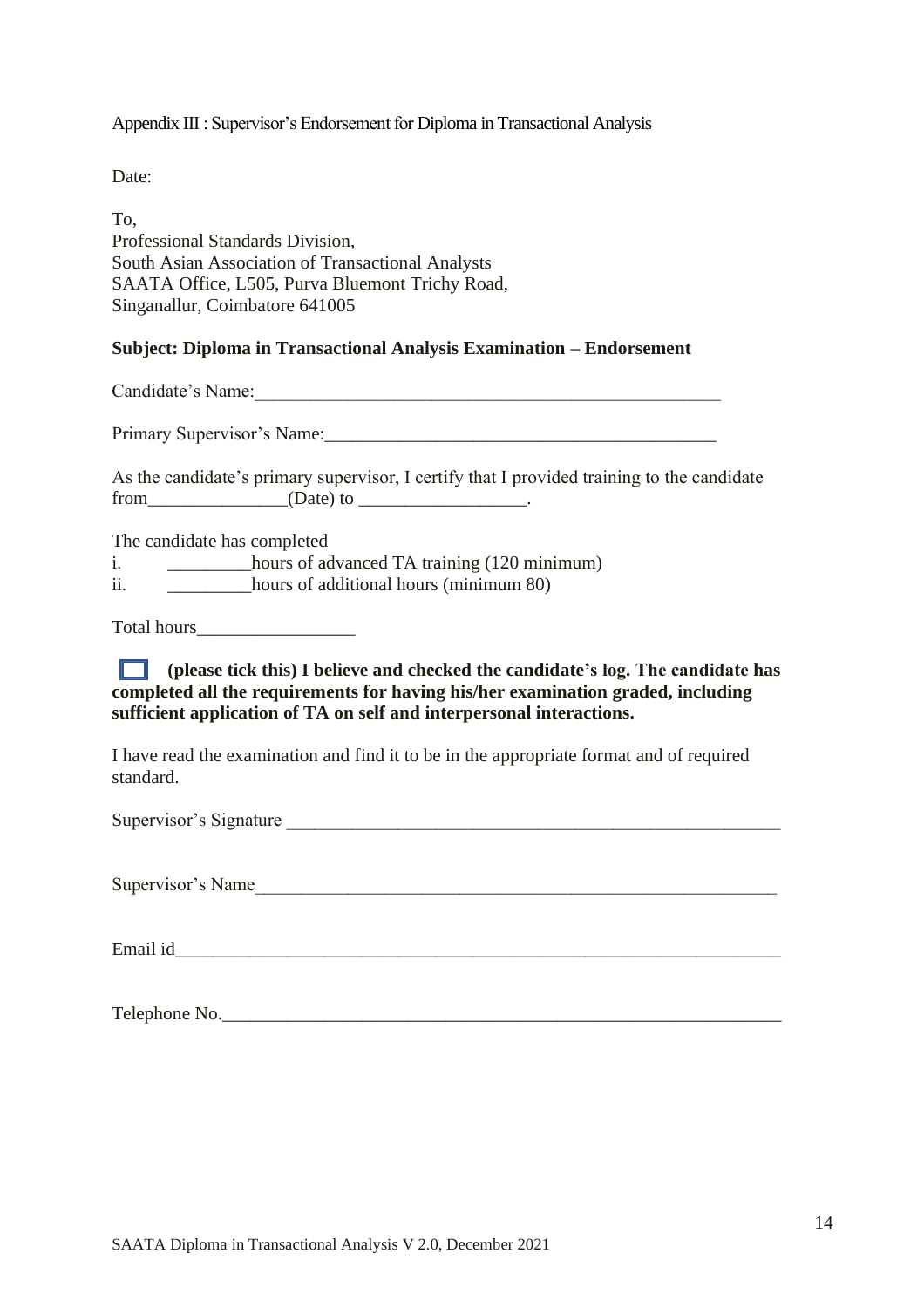#### <span id="page-15-0"></span>Appendix IV : Scoring sheet of writing exam of Diploma in Transactional Analysis

#### Criteria and scoring for Section A:

Self-portrayal, learning experience and personal development This section is for 20 marks.

6 marks are allotted to each of the following criteria

- Self awareness
- Significance of Transactional Analysis learning
- Change through Transactional Analysis learning

And 2 marks for

• Plans to further your journey with Transactional Analysis

Criteria

| <b>Criteria</b>     | <b>Self-awareness</b>                                                          | <b>Significance of TA</b><br>learning                                                             | <b>Change through TA</b><br>learning                                 | <b>Plans to Further</b><br>your Journey             |
|---------------------|--------------------------------------------------------------------------------|---------------------------------------------------------------------------------------------------|----------------------------------------------------------------------|-----------------------------------------------------|
| Max.<br><b>Mark</b> | 6                                                                              | 6                                                                                                 | 6                                                                    | $\mathbf{2}$                                        |
| 6                   | Very High degree of<br>awareness of range of<br>aspects of self and<br>context | self-awareness and<br>change explained<br>through a wide range<br>TA concepts                     | Very High degree<br>of clarity in<br>evidence of<br>congruent change |                                                     |
| 5                   | High degree of<br>awareness of range of<br>aspects of self and<br>context      | self-awareness and<br>change explained<br>through many TA<br>concepts                             | High degree of<br>clarity in evidence<br>of congruent change         |                                                     |
| 4                   | Awareness of many<br>aspects of self and<br>context                            | self-awareness and<br>change explained<br>through a few TA<br>concepts                            | Some evidence of<br>congruent change                                 |                                                     |
| 3                   | Awareness of some<br>aspects of self and<br>context                            | self-awareness and<br>change explained<br>through some TA<br>concepts                             | Evidence of several<br>aspects of change                             |                                                     |
| 2                   | Awareness of few<br>aspects of self and<br>context                             | self-awareness and<br>change explained<br>through with very little<br>reference to TA<br>concepts | Evidence of change<br>in some aspects                                | High degree of<br>clarity & specificity<br>in plans |
| 1                   | Little awareness of<br>self and context                                        | No usage of TA<br>concepts in explaining<br>about self-awareness<br>and change                    | No evidence of<br>change                                             | No clarity or<br>specificity in plan                |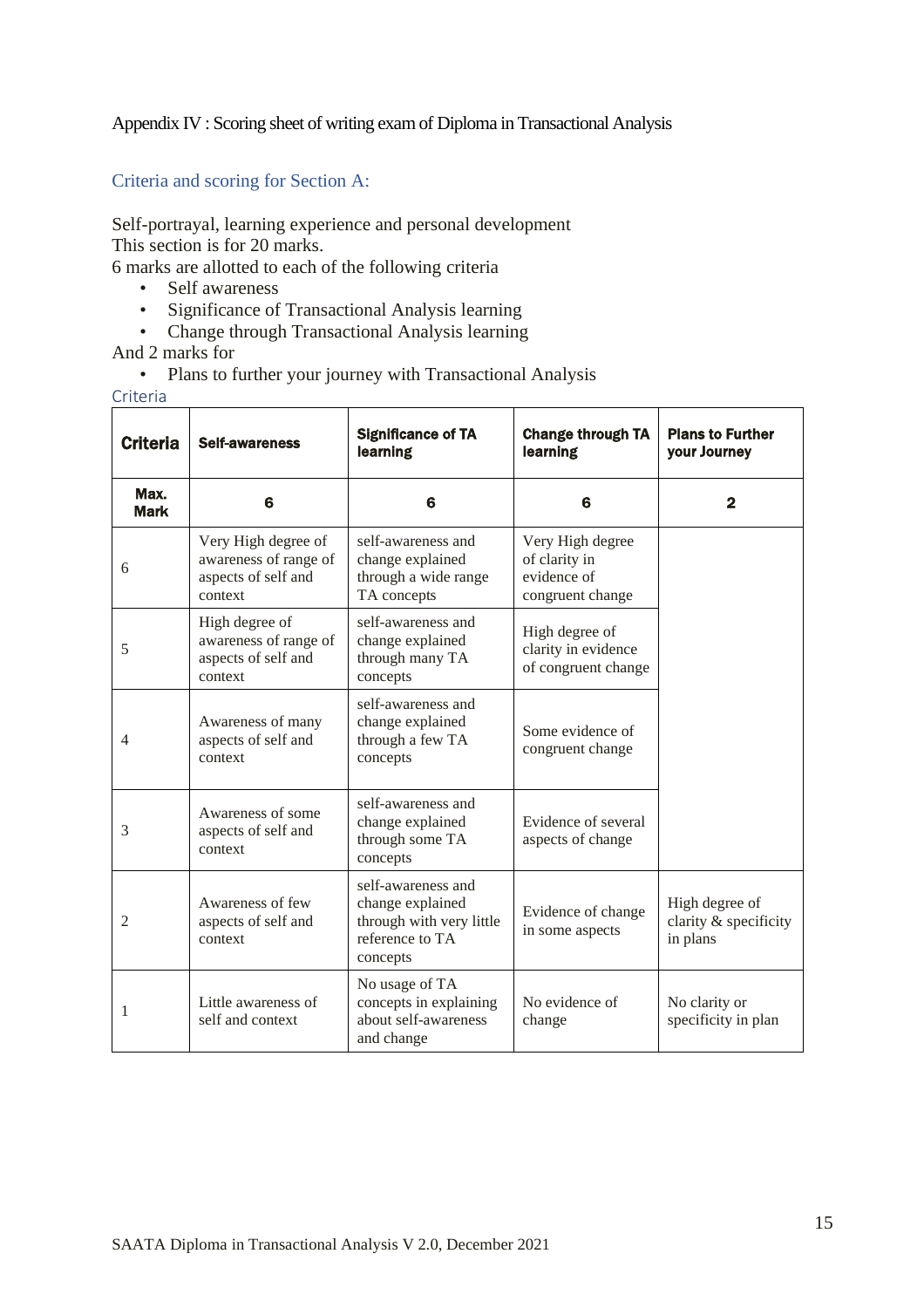### Criteria and scoring for Section B: Theory and Literature

Three out of seven questions have to be answered. Each question is for 21 marks. For each question, marks are allotted for the following criteria as shown below.

- Theoretical understanding: 9
- Application to personal/professional Life: 12

### Theoretical understanding

#### Criteria

| <b>Criteria</b> | <b>Relevance of concepts</b><br>chosen                                     | Width & depth of<br>content                               | <b>Clarity in theoretical</b><br>understanding                             |
|-----------------|----------------------------------------------------------------------------|-----------------------------------------------------------|----------------------------------------------------------------------------|
| Max. Mark       | 3                                                                          | 3                                                         | 3                                                                          |
| 3               | Relevance of concepts<br>to the question is<br>adequately recognised       | Comprehensive<br>awareness of a broad<br>range of aspects | High degree of clarity<br>of all concepts<br>discussed; well<br>integrated |
|                 | Relevance of concepts<br>to the question is<br>somewhat recognised         | Reasonable<br>awareness of some<br>aspects                | Clarity of some<br>concepts / aspects of<br>concepts                       |
|                 | Relevance of concepts<br>to the question is not<br>sufficiently recognised | Insufficient<br>awareness                                 | Lacks clarity in<br>understanding of most<br>concepts                      |

## Application to personal/ professional context

#### Criteria

| <b>Criteria</b> | <b>Integration of concept</b><br>& application                                              | <b>Change evidenced</b><br>by behaviour               | <b>Thinking</b>                                                     |
|-----------------|---------------------------------------------------------------------------------------------|-------------------------------------------------------|---------------------------------------------------------------------|
| Max. Mark       | 4                                                                                           | 4                                                     | 4                                                                   |
| $\overline{4}$  | All concepts discussed<br>with high clarity,<br>demonstrated by<br>applications             | Change clearly<br>evidenced by<br>reported behaviour  | High clarity in<br>process (how $&$<br>why) of the change           |
| 3               | All concepts discussed<br>clearly demonstrated by<br>applications                           | Change evidenced<br>by reported<br>behaviour          | clarity in process<br>(how $&$ why) of the<br>change                |
| $\overline{2}$  | Connection between<br>concepts & application<br>plausible; reasoning<br>difficult to follow | Change somewhat<br>evidenced by<br>reported behaviour | some clarity in<br>process (how $&$<br>why) of the change           |
| 1               | Little & superficial<br>connection between<br>concepts & application                        | Change not<br>evidenced by<br>reported behaviour      | Not sufficient clarity<br>in process (how $&$<br>why) of the change |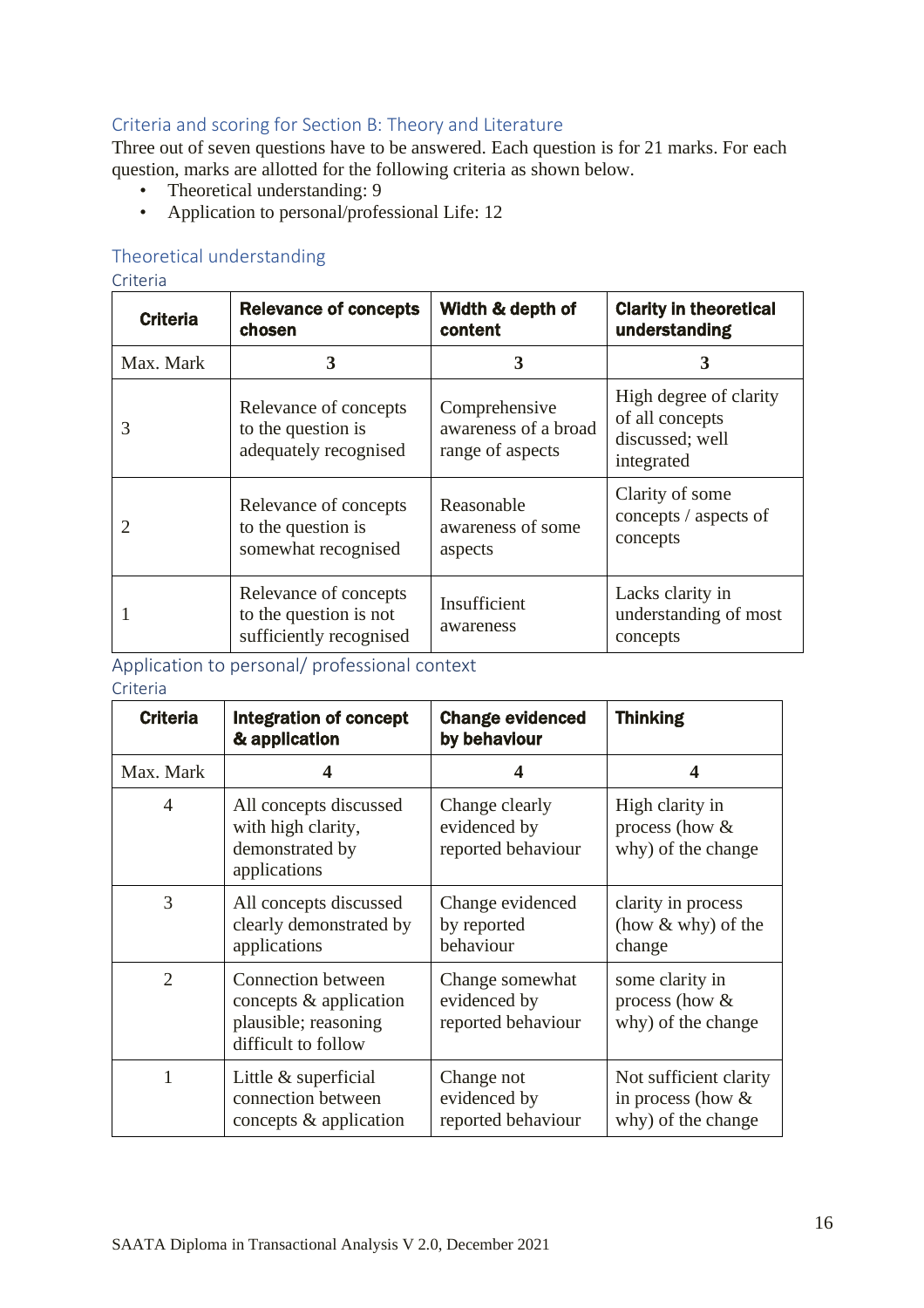# General Criteria

| <b>Criteria</b>     | <b>Ethical &amp; Value</b><br>based thinking                      | <b>Referencing</b>                                                   | <b>Coherence</b>                               | <b>Presentation</b>                                          |
|---------------------|-------------------------------------------------------------------|----------------------------------------------------------------------|------------------------------------------------|--------------------------------------------------------------|
| Max.<br><b>Mark</b> | 5                                                                 | 3                                                                    | 5                                              | 4                                                            |
| 5                   | Ethical/Value<br>based thinking is<br>clearly evident             |                                                                      | Excellent<br>Coherence, and<br>well integrated |                                                              |
| 4                   | Ethical/Value<br>based thinking is<br>evident                     |                                                                      | Very Coherent<br>and integrated                | Excellent<br>presentation and<br>organisation of<br>material |
| 3                   | Ethical/Value<br>based thinking is<br>somewhat<br>evident         | Relevant, and<br>accurate<br>referencing as<br>per APA<br>standards  | Coherent and<br>quite integrated               | Very well presented<br>and well organised                    |
| $\overline{2}$      | Ethical/Value<br>based thinking is<br>barely evident              | Relevant but<br>Inadequate<br>referencing as<br>per APA<br>standards | Somewhat<br>coherent                           | Well presented and<br>organised                              |
| 1                   | Ethical/Value<br>based thinking is<br>not sufficiently<br>evident | Insufficient<br><b>APA</b><br>referencing                            | Inadequate<br>coherence                        | Adequate<br>presentation and<br>organisation                 |